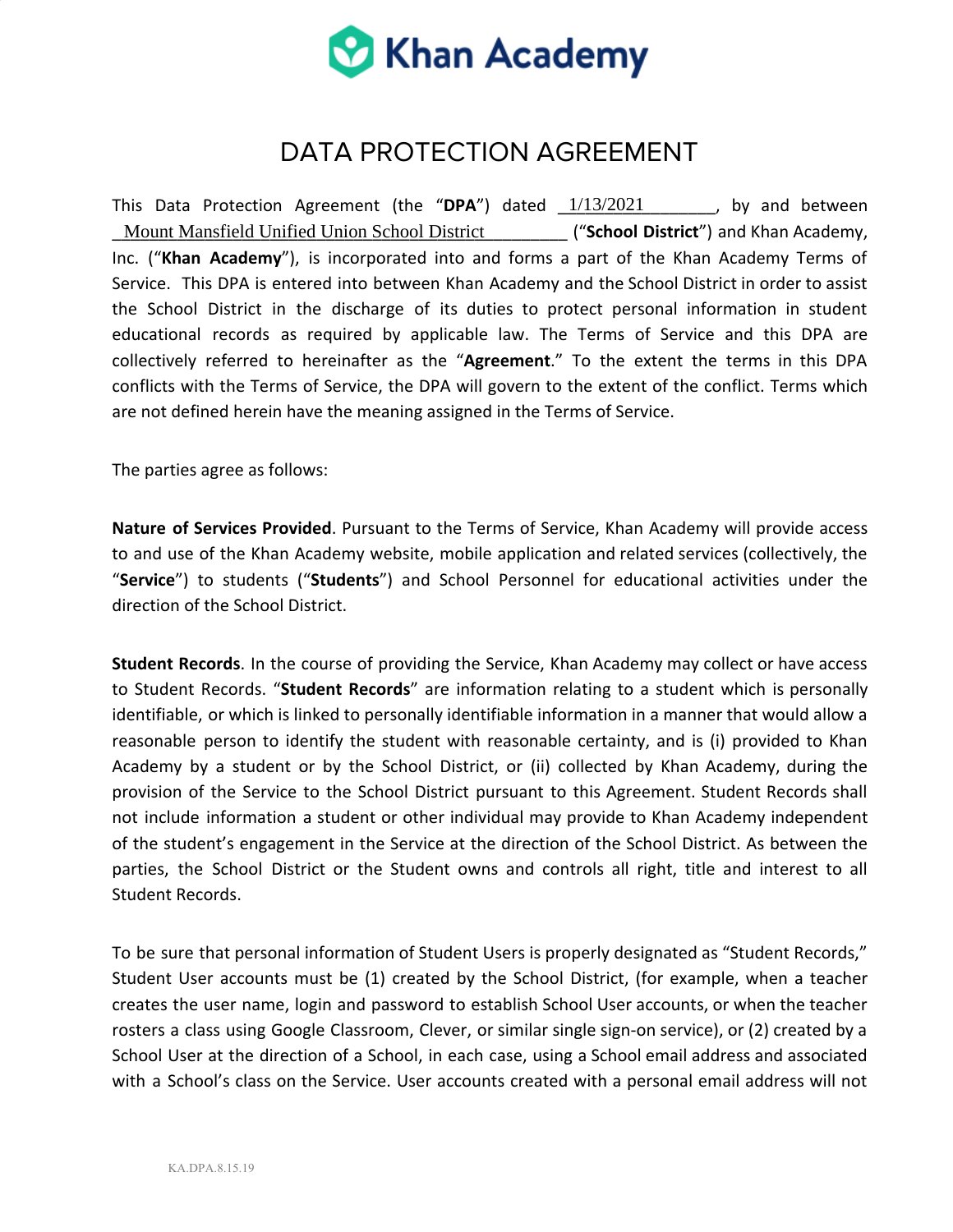be Student Records but will remain subject to the privacy protections set out in the Khan Academy Privacy Policy. School District is solely responsible for ensuring the creation of Student User complies with these requirements.

Use of Student Records. Khan Academy shall use Student Records solely for the purpose of (i) providing and supporting the Service; (ii) adaptive and/or customizing student learning; (iii) maintaining, developing, supporting, improving, or diagnosing its sites, services, or applications; (iv) as otherwise contemplated by the Agreement, and (v) as permitted with the consent of the parent or guardian, Student or the School District, provided, however, that nothing in this Agreement shall prohibit the Student's ability to save or maintain control over information associated with the Student's account (including, for example, activity and achievement history) by establishing or converting the account to a personal account on the Khan Academy Service or by transferring, sharing, or linking such information to a personal account.

## Prohibited Use of Student Records. Khan Academy shall not:

- a. Use Student Records for any purpose other than as explicitly specified in this Agreement, as directed by the School District and/or as otherwise legally permissible, including, without limitation, for adaptive learning or customized student learning;
- b. Sell, rent transfer, share or otherwise provide Student Records to any third party without the consent of the School District, parent or guardian or eligible student, except as permitted by this Agreement or permitted by applicable law;
- c. Use or disclose Student Records collected through the Service (whether personal information or otherwise) for behavioral targeting of advertisements to Students.
- d. Use Student Records to amass a profile of a Student other than for the purpose of supporting an educational purpose or as authorized by the School District or a parent; or
- e. Use Student Records in a materially different manner than as described in this Agreement and in the Khan Academy Privacy Policy.

Disclosure of Student Records. Khan Academy shall disclose Student Records only for the purpose of providing and supporting the educational Service; at the direction of the Student, Parent or School District; as required or permitted by law and as otherwise provided in this Agreement. For clarity, certain aspects of Student Records, such as a user name or profile information, may be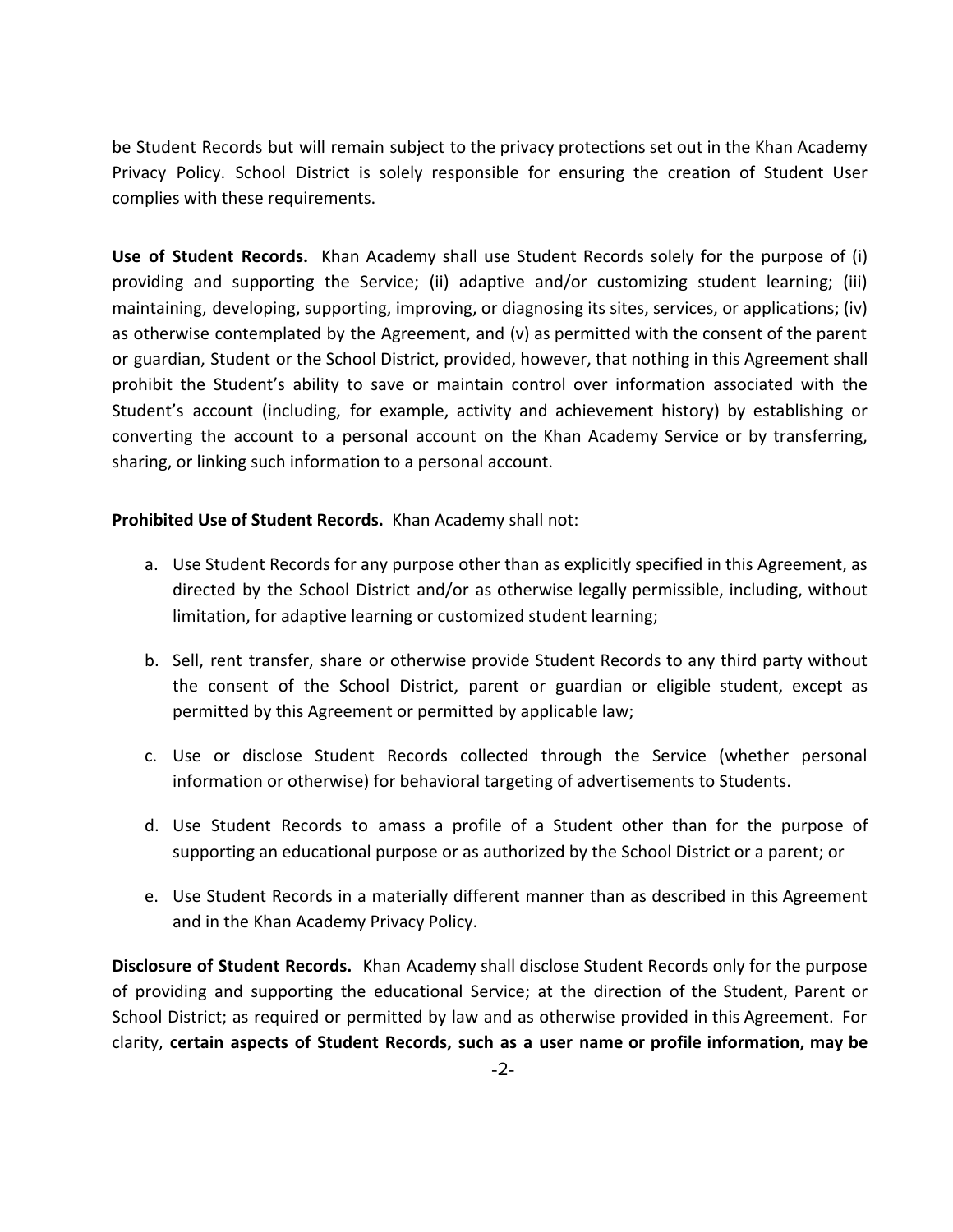shared with or visible to other users, School Personnel or the public through the Service. For example, if a School User posts content in the discussion forums, the School User's user name and profile information will be visible to others. Please contact Khan Academy if you have questions about controlling account settings to restrict the visibility of information on the Service.

In addition, the types of individuals and organizations to which Khan Academy may disclose Student Records could include:

- Third party organizations to jointly provide an educational service. From time to time, Khan Academy may partner with third party organizations to jointly provide an educational service. Khan Academy will not share any personal information with these partners without consent of, and at the direction of, a Student or School District.
- Third party service providers which provide services to a School District. Khan Academy may share Student Records with third party service providers, such as providers of single-sign-on authentication services or learning management services (LMS), but only at the direction of a School District.
- To Khan Academy contractors and service providers. Khan Academy may provide Student Records to its employees and to certain third party service providers, such as data hosting or analytics providers, that have a legitimate need to access such information in order to provide their services to Khan Academy, subject to contractual obligations to maintain the confidentiality of such data to the same extent as provided in this Data Protection Agreement.
- Khan Academy may release personal information if we have a good faith belief that disclosure is reasonably necessary to (a) satisfy any applicable law, regulation, legal process, or enforceable governmental request; (b) enforce our Terms of Service (c) investigate and defend ourselves against any third-party claims or allegations; (d) detect, prevent or otherwise address fraud, security or technical issues; (e) protect the rights, property, or personal safety of Khan Academy, our users, or the public.

Use of De-Identified or Anonymized Data. Notwithstanding anything to the contrary herein, nothing in this Agreement shall prohibit Khan Academy, both during and after the term of the Agreement, to collect, analyze, and use data derived from Student Records, as well as data about users' access and use of the Service, for purposes of operating, analyzing, improving, or marketing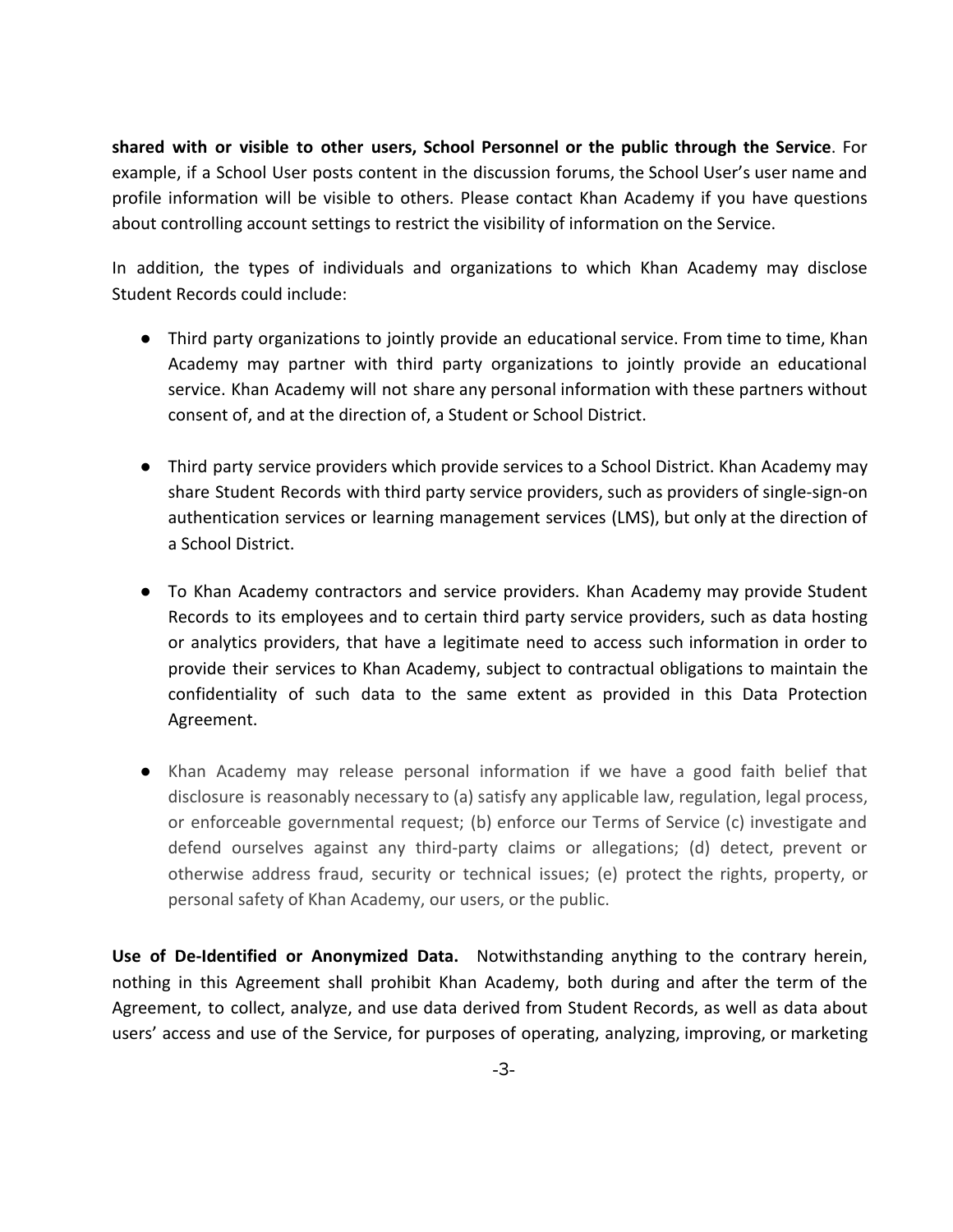or demonstrating the effectiveness of the Service, developing and improving educational sites, services, or applications, conducting research, or any other purpose, provided that Khan Academy may not share or publicly disclose information that is derived from Student Records, unless the data is de-identified and/or aggregated such that the information does not reasonably identify a specific individual.

Security. Khan Academy will implement administrative, physical and technical safeguards designed to prevent unauthorized access to or use of Student Records. For example, such safeguards shall include encryption and firewalls, employee training and education initiatives, vendor management, strong password policies and protections, and other data security protections. In the event of an unauthorized disclosure of Student Records, Khan Academy will take steps to investigate the incident and, where legally required by law, will notify the School District or the affected parent, legal guardian, or student over the age of 18, as appropriate.

Access to Student Records by School. Depending on the manner in which Khan Academy is used by the School, Khan Academy may provide access to certain Student Records and summarized or consolidated Student account usage data ("Student Analytics") to the School for the purpose of monitoring student usage and activity and evaluating the effectiveness of the School's use of the Service. Student Analytics may only be available for Student accounts using a School email address or login and which are associated with a School's teacher or coach. Contact Khan Academy if you have questions about setting up School accounts in order to gain access to Student Analytics.

Data Sharing for Research Purposes. Khan Academy and a School District may mutually agree to share data for the purpose of conducting pedagogical research, efficacy studies and similar analyses, including joint research ("Research Activities"). In connection with Research Activities, the School District may provide Khan Academy with certain end-user data (in aggregate or de-identified form only), and Khan Academy may provide supplemental data and analyses to the School District. The parties may elect to enter into a supplemental agreement (or amendment to this agreement) with respect to provision and use of Student Analytics and/or data sharing referred to in this paragraph.

Use of Supplemental Data Provided by Khan Academy. School District agrees that (i) Khan Academy owns all right, title and interest in and to Student Analytics and data provided by Khan Academy for Research Activities, (ii) the School District will use all such data only for the School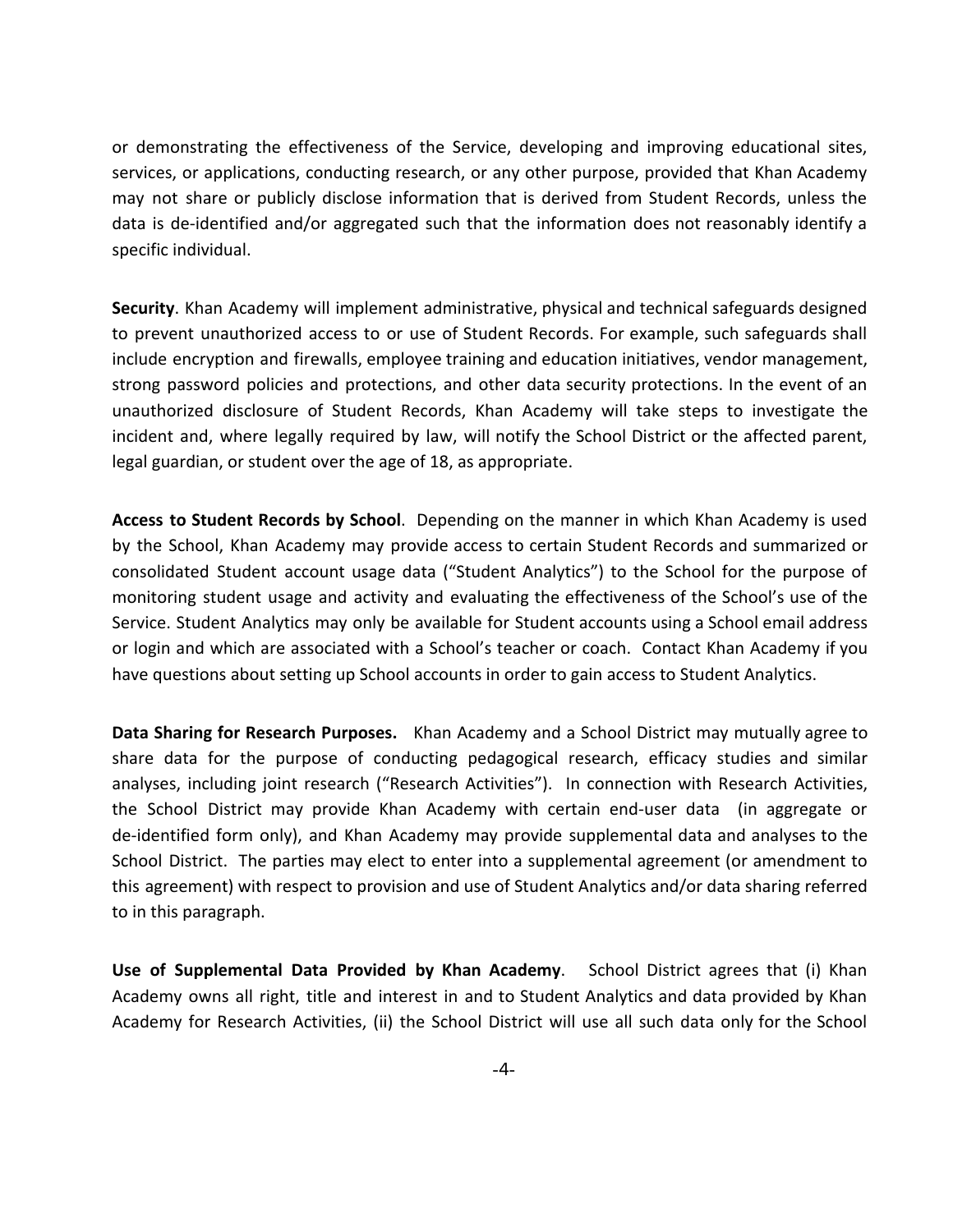District's internal uses relating to its research, development and reporting needs, and (iii) the School District will not sell, transfer or otherwise convey, disclose to third parties, or publicize Student Analytics, data provided by Khan Academy for Research Activities, or performance data (including research findings) attributable to use of Khan Academy, without Khan Academy's prior written approval.

Student Record Access and Retention. Khan Academy shall establish reasonable procedures by which a parent, legal guardian, or student may review personally identifiable information on the Students' records and correct erroneous information. Khan Academy may not be able to respond to requests to revise or delete information in all circumstances and may direct certain requests to the School District as needed. At time upon request from the School District or otherwise within reasonable period of time following our receipt of the School District's notice of termination of the Agreement, Khan Academy shall delete or de-identify Student Records, except for where data is aggregated and de-identified or a Student chooses to establish or maintain a personal account with Khan Academy, either by retaining possession and control of their own account information, or by transferring or linking their own account information to a personal account.

**Compliance with Laws.** We understand it is important to schools that their use of the Khan Academy Service complies with their responsibilities under the Family Educational Rights and Privacy Act ("FERPA"), and other privacy laws and regulations. This Data Protection Agreement and our Service are designed to help Schools protect personal information from students' educational records as required by FERPA, and Khan Academy agrees to collect and disclose Student Records only as described herein. Both parties agree to uphold their responsibilities under the Children's Online Privacy and Protection Act ("COPPA"). The School District is responsible for parent consent and notification requirements as set forth in the Terms of Service. The School District understands that Khan Academy relies on the School District to (i) provide appropriate consent and authorization for a student under 13 to use the Service and for Khan Academy to collect personal information from such student, as permitted by COPPA, and (ii) comply with FERPA requirements regarding the disclosure of any Student Data that will be shared with Khan Academy and FERPA parental consent requirements (including by complying with conditions for an applicable exemption).

Notices. All notices or other communication required or permitted to be given hereunder must be in writing and given by personal delivery, facsimile or e-mail transmission to the designated email